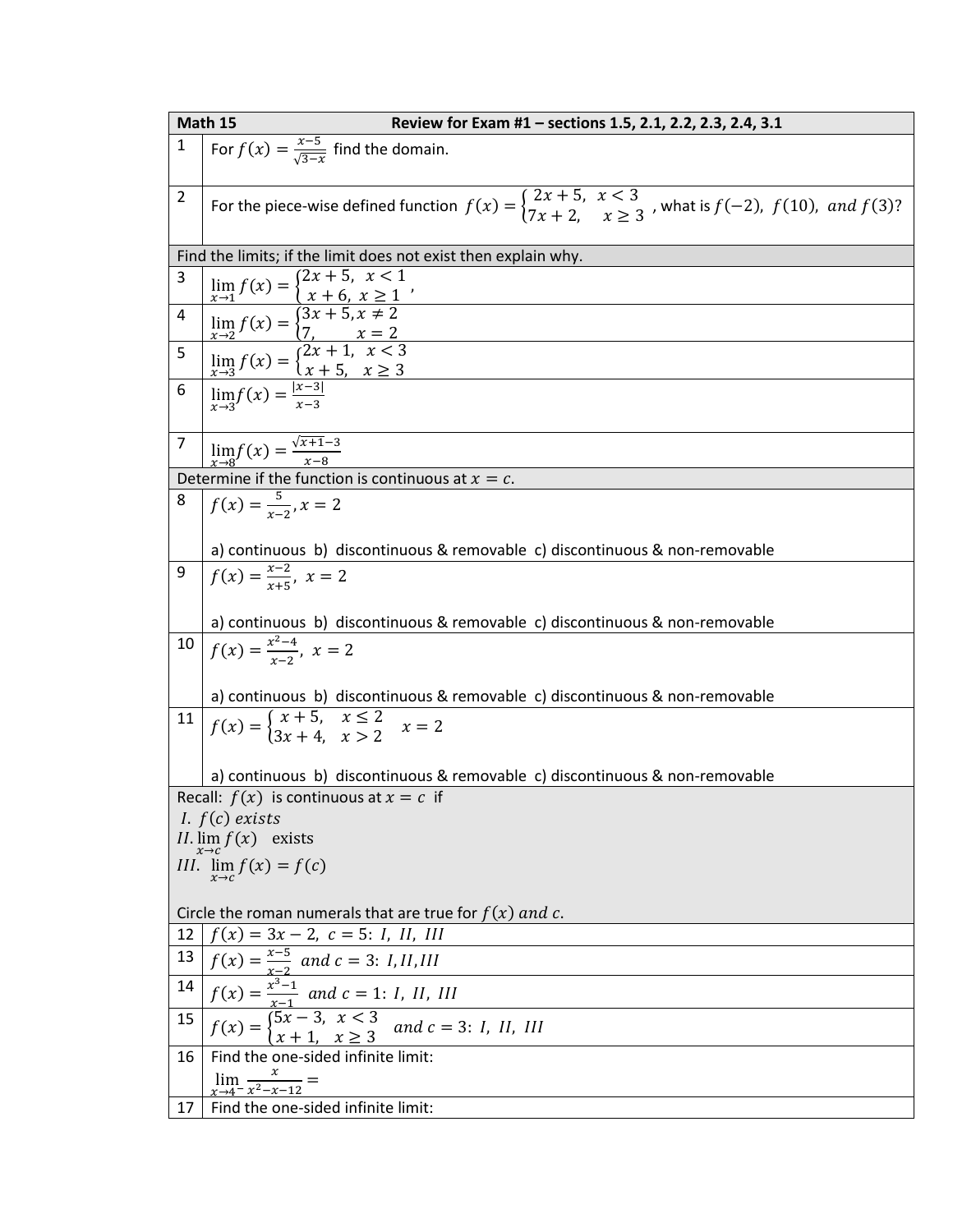|    | $\lim_{x\to 2^+} \frac{x}{x^2-5x+6}$                                                                                 |
|----|----------------------------------------------------------------------------------------------------------------------|
| 18 |                                                                                                                      |
|    | $f(x) = \frac{x^2-4}{x^2+3x-10}$ , find the discontinuities. Which are removable?                                    |
| 19 | Prove that $x^3 - 2x + 5$ has a zero in the interval $[-3,2]$ .                                                      |
| 20 | For $f(x) = x^2 - 4x + 5$ , show that $f(c) = 2$ in the interval [2,5], and find the value of c.                     |
| 21 | Find the vertical asymptotes: $f(x) = \frac{x-2}{x^3 + x^2 + 10x}$                                                   |
| 22 | Find the slope of the secant line from $x = 2$ to $x = 3$ , through the curve given                                  |
|    | by $f(x) = x^2 - 2x + 5$ .                                                                                           |
| 23 | Write an expression for the slopes of the secant lines:                                                              |
|    | A)                                                                                                                   |
|    | $y = f(x)$                                                                                                           |
|    | B)                                                                                                                   |
|    |                                                                                                                      |
| 24 | What is the limit definition of the derivative?                                                                      |
| 25 | A) Use the limit definition of the derivative to find $f'(2)$ , where $f(x) = x^2 + 5$ .                             |
|    | B) Find the equation of the tangent line to $f(x) = x^2 + 5$ at $x = 2$ .                                            |
| 26 | A) Use the definition of the derivative to find $f'(x)$ , for $f(x) = x^2 - 2x + 3$ .                                |
|    | B) Find the point on $f(x) = x^2 - 2x + 3$ where the tangent line is horizontal.                                     |
| 27 | Use the alternate definition of the derivative: $f'(c) = \lim_{x \to c} \frac{f(x) - f(c)}{x - c}$ to find $f'(4)$ , |
|    | Where $f(x) = \frac{1}{\sqrt{x}}$ .                                                                                  |
|    |                                                                                                                      |
| 28 | Use the alternate form of the definition of the derivative to show that $f'(2)$ does not exist, for                  |